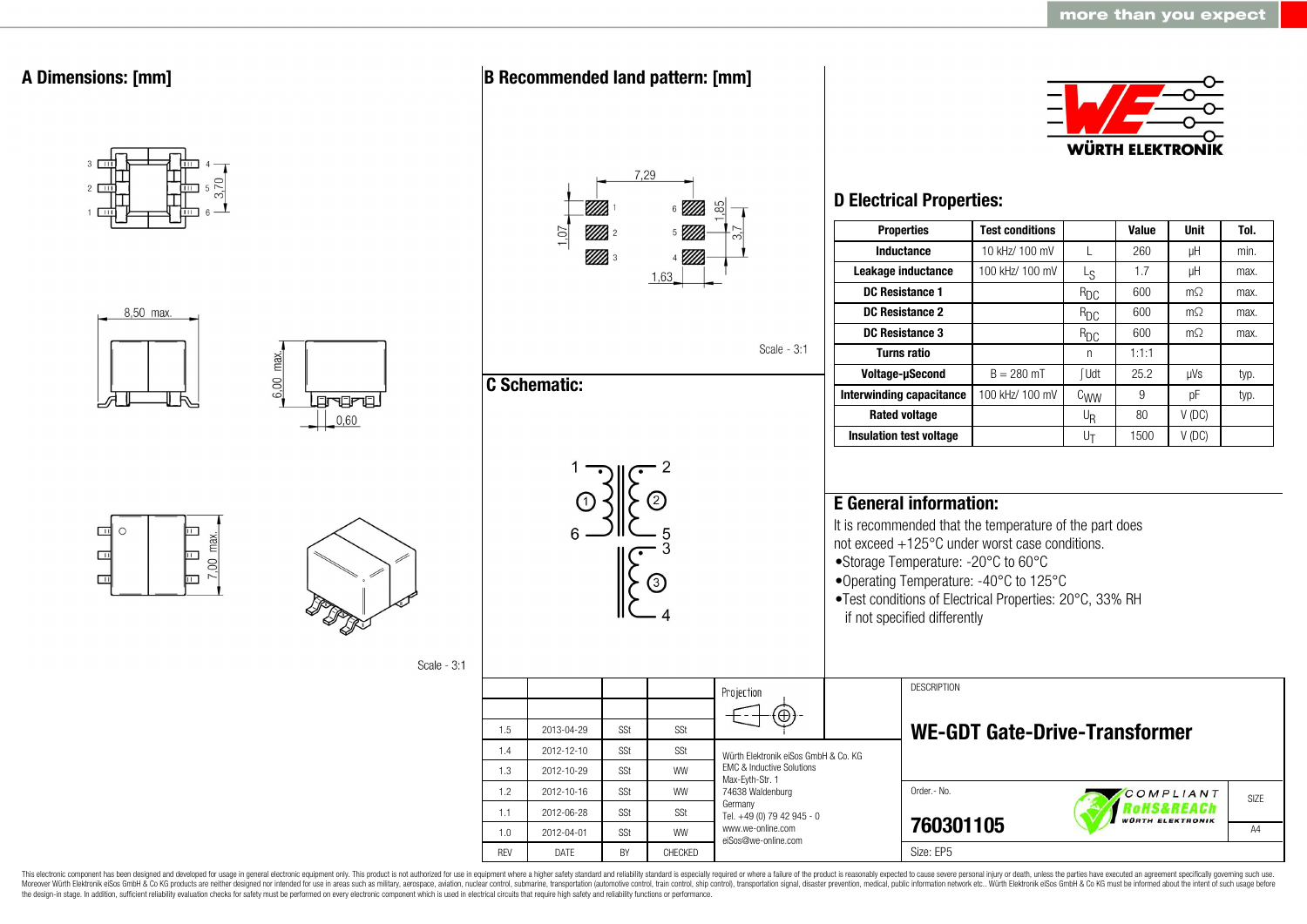# **H Soldering Specifications:**



# $T_{p}$  $T_c - 5$ °C Max. Ramp Up Rate = 3°C/s Max. Ramp Down Rate = 6°C/s ⇑  $\mathsf{T}_\mathsf{L}$ t. Preheat Area smax Temperature  $T_{\text{smin}}$ 25 Time 25°C to Peak Time  $\implies$

# **H1: Classification Reflow Profile for SMT components: H2: Classification Reflow Profiles**

| <b>Profile Feature</b>                                                                                                                        | <b>Pb-Free Assembly</b>                                |
|-----------------------------------------------------------------------------------------------------------------------------------------------|--------------------------------------------------------|
| Preheat<br>- Temperature Min (T <sub>smin</sub> )<br>- Temperature Max (T <sub>Smax</sub> )<br>- Time $(t_s)$ from $(T_{smin}$ to $T_{smax})$ | $150^{\circ}$ C<br>$200^{\circ}$ C<br>$60-120$ seconds |
| Ramp-up rate $(T_1$ to $T_p$ )                                                                                                                | $3^{\circ}$ C/ second max.                             |
| Liquidous temperature $(T1)$<br>Time $(t_1)$ maintained above $T_1$                                                                           | $217^{\circ}$ C<br>$60-150$ seconds                    |
| Peak package body temperature $(T_p)$                                                                                                         | See Table H <sub>3</sub>                               |
| Time within 5°C of actual peak temperature $(t_n)$                                                                                            | 20-30 seconds                                          |
| Ramp-down rate ( $T_P$ to $T_I$ )                                                                                                             | $6^{\circ}$ C/ second max.                             |
| Time 25°C to peak temperature                                                                                                                 | 8 minutes max.                                         |

refer to IPC/JEDEC J-STD-020D

# **H3: Package Classification Reflow Temperature**

|                         | <b>Package Thickness</b> | Volume mm <sup>3</sup><br>$350$ | Volume mm <sup>3</sup><br>$350 - 2000$ | Volume mm <sup>3</sup><br>>2000 |
|-------------------------|--------------------------|---------------------------------|----------------------------------------|---------------------------------|
| <b>PB-Free Assembly</b> | $< 1.6$ mm               | $260^{\circ}$ C                 | $260^{\circ}$ C                        | $260^{\circ}$ C                 |
| <b>PB-Free Assembly</b> | $1.6 - 2.5$ mm           | $260^{\circ}$ C                 | $250^{\circ}$ C                        | $245^{\circ}$ C                 |
| <b>PB-Free Assembly</b> | $> 2.5$ mm               | $250^{\circ}$ C                 | $245^{\circ}$ C                        | $245^{\circ}$ C                 |

refer to IPC/JEDEC J-STD-020D

|            |            |     |           | Projection<br>$(\oplus)$                                                                                            |  | <b>DESCRIPTION</b>                   |                                       |                   |  |
|------------|------------|-----|-----------|---------------------------------------------------------------------------------------------------------------------|--|--------------------------------------|---------------------------------------|-------------------|--|
| 1.5        | 2013-04-29 | SSt | SSt       |                                                                                                                     |  | <b>WE-GDT Gate-Drive-Transformer</b> |                                       |                   |  |
| 1.4        | 2012-12-10 | SSt | SSt       | Würth Elektronik eiSos GmbH & Co. KG<br><b>EMC &amp; Inductive Solutions</b><br>Max-Eyth-Str. 1<br>74638 Waldenburg |  |                                      |                                       |                   |  |
| 1.3        | 2012-10-29 | SSt | <b>WW</b> |                                                                                                                     |  |                                      |                                       |                   |  |
| 1.2        | 2012-10-16 | SSt | <b>WW</b> |                                                                                                                     |  | Order - No.                          | COMPLIANT                             | SI <sub>7</sub> F |  |
| 1.1        | 2012-06-28 | SSt | SSt       | Germany<br>Tel. +49 (0) 79 42 945 - 0                                                                               |  |                                      | Rohs&REACh<br><b>WÜRTH ELEKTRONIK</b> |                   |  |
| 1.0        | 2012-04-01 | SSt | <b>WW</b> | www.we-online.com<br>eiSos@we-online.com                                                                            |  | 760301105                            |                                       | A4                |  |
| <b>RFV</b> | DATE       | BY  | CHECKED   |                                                                                                                     |  | Size: EP5                            |                                       |                   |  |

This electronic component has been designed and developed for usage in general electronic equipment only. This product is not authorized for use in equipment where a higher safety standard and reliability standard and reli Moreover Würth Elektronik eiSos GmbH & Co KG products are neither designed nor intended for use in areas such as military, aerospace, aviation, nuclear control, submarine, transportation (automotive control), stain control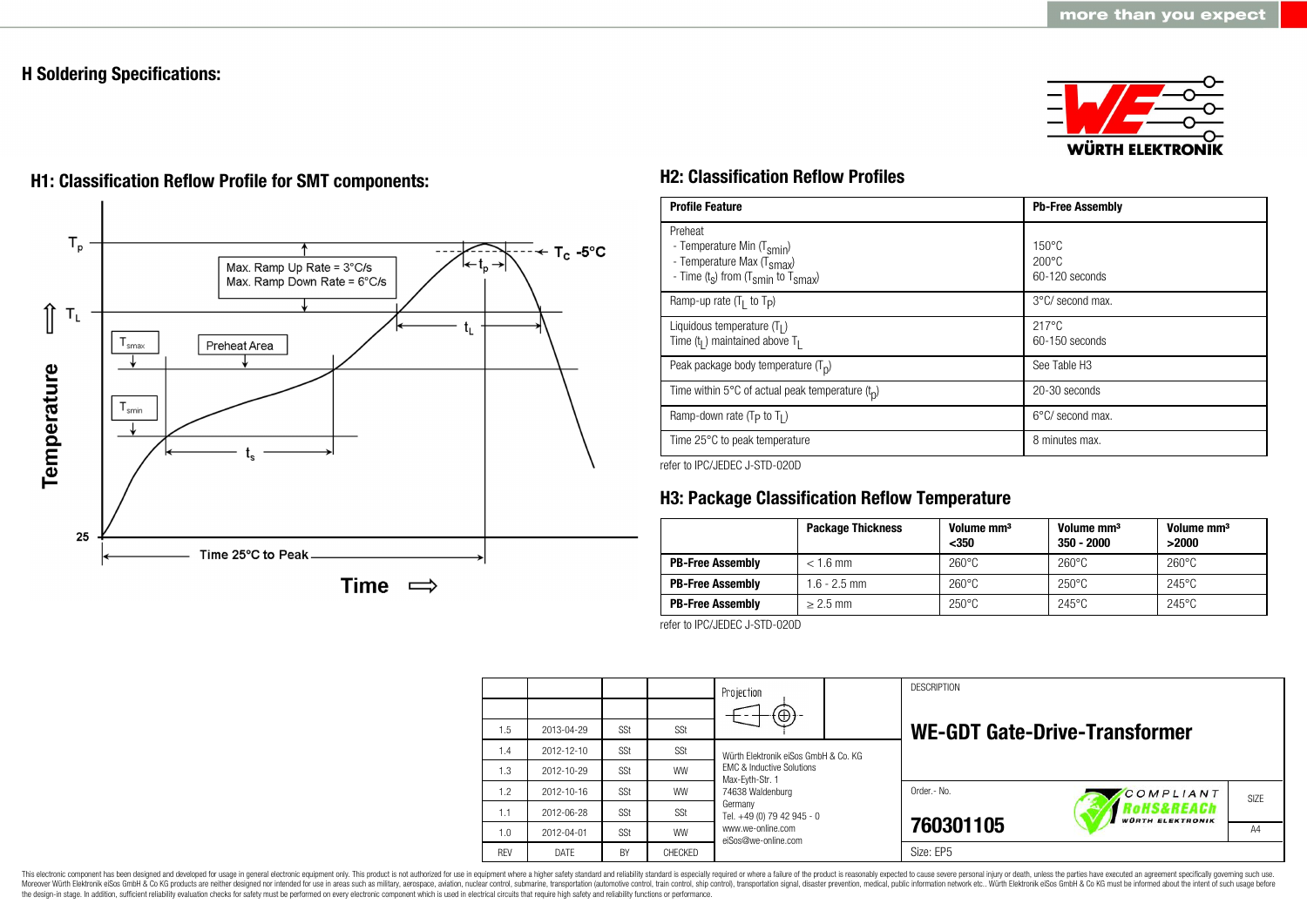# **I Cautions and Warnings:**

# **The following conditions apply to all goods within the product series of WE-GDT of Würth Elektronik eiSos GmbH & Co. KG:**

# **General:**

All recommendations according to the general technical specifications of the data sheet have to be complied with.

The disposal and operation of the product within ambient conditions which probably alloy or harm the wire isolation has to be avoided.

If the product is potted in customer applications, the potting material might shrink during and after hardening. Accordingly to this the product is exposed to the pressure of the potting material with the effect that the core, wire and termination is possibly damaged by this pressure and so the electrical as well as the mechanical characteristics are endanger to be affected. After the potting material is cured, the core, wire and termination of the product have to be checked if any reduced electrical or mechanical functions or destructions have occurred.

The responsibility for the applicability of customer specific products and use in a particular customer design is always within the authority of the customer. All technical specifications for standard products do also apply for customer specific products.

Cleaning agents that are used to clean application might damage or change the characteristics of the component, body, pins or termination.

Direct mechanical impact to the product shall be prevented as the ferrite material of the core could flake or in the worst case it could break.

#### **Product specific:**

Follow all instructions mentioned in the datasheet, especially:

- •The solder profile has to be complied with according to the technical reflow soldering specification, otherwise no warranty will be sustained.
- •Wave soldering is not applicable. Reflow soldering is recommended.
- •All products shall be used before the end of the period of 12 months based on the product date-code, if not a 100% solderability can´t be warranted
- •Violation of the technical product specifications such as exceeding the nominal rated current will result in the loss of warranty.



|            |            |           |                | Projection<br>$(\oplus)$ -                                                  |  | <b>DESCRIPTION</b> |                                       |                   |  |
|------------|------------|-----------|----------------|-----------------------------------------------------------------------------|--|--------------------|---------------------------------------|-------------------|--|
| 1.5        | 2013-04-29 | SSt       | SSt            |                                                                             |  |                    | <b>WE-GDT Gate-Drive-Transformer</b>  |                   |  |
| 1.4        | 2012-12-10 | SSt       | SSt            | Würth Flektronik eiSos GmbH & Co. KG                                        |  |                    |                                       |                   |  |
| 1.3        | 2012-10-29 | SSt       | <b>WW</b>      | <b>FMC &amp; Inductive Solutions</b><br>Max-Eyth-Str. 1<br>74638 Waldenburg |  |                    |                                       |                   |  |
| 1.2        | 2012-10-16 | SSt       | <b>WW</b>      |                                                                             |  | Order .- No.       | COMPLIANT                             | SI <sub>7</sub> F |  |
| 1.1        | 2012-06-28 | SSt       | SSt            | Germany<br>Tel. +49 (0) 79 42 945 - 0                                       |  |                    | Rohs&REACh<br><b>WÜRTH ELEKTRONIK</b> |                   |  |
| 1.0        | 2012-04-01 | SSt       | <b>WW</b>      | www.we-online.com<br>eiSos@we-online.com                                    |  | 760301105          |                                       | A4                |  |
| <b>RFV</b> | DATE       | <b>BY</b> | <b>CHECKED</b> |                                                                             |  | Size: EP5          |                                       |                   |  |

This electronic component has been designed and developed for usage in general electronic equipment only. This product is not authorized for use in equipment where a higher safety standard and reliability standard is espec Moreover Würth Elektronik eiSos GmbH & Co KG products are neither designed nor intended for use in areas such as military, aerospace, aviation, nuclear control, submarine, transportation (automotive control), tain control) the design-in stage. In addition, sufficient reliability evaluation checks for safety must be performed on every electronic component which is used in electrical circuits that require high safety and reliability functions